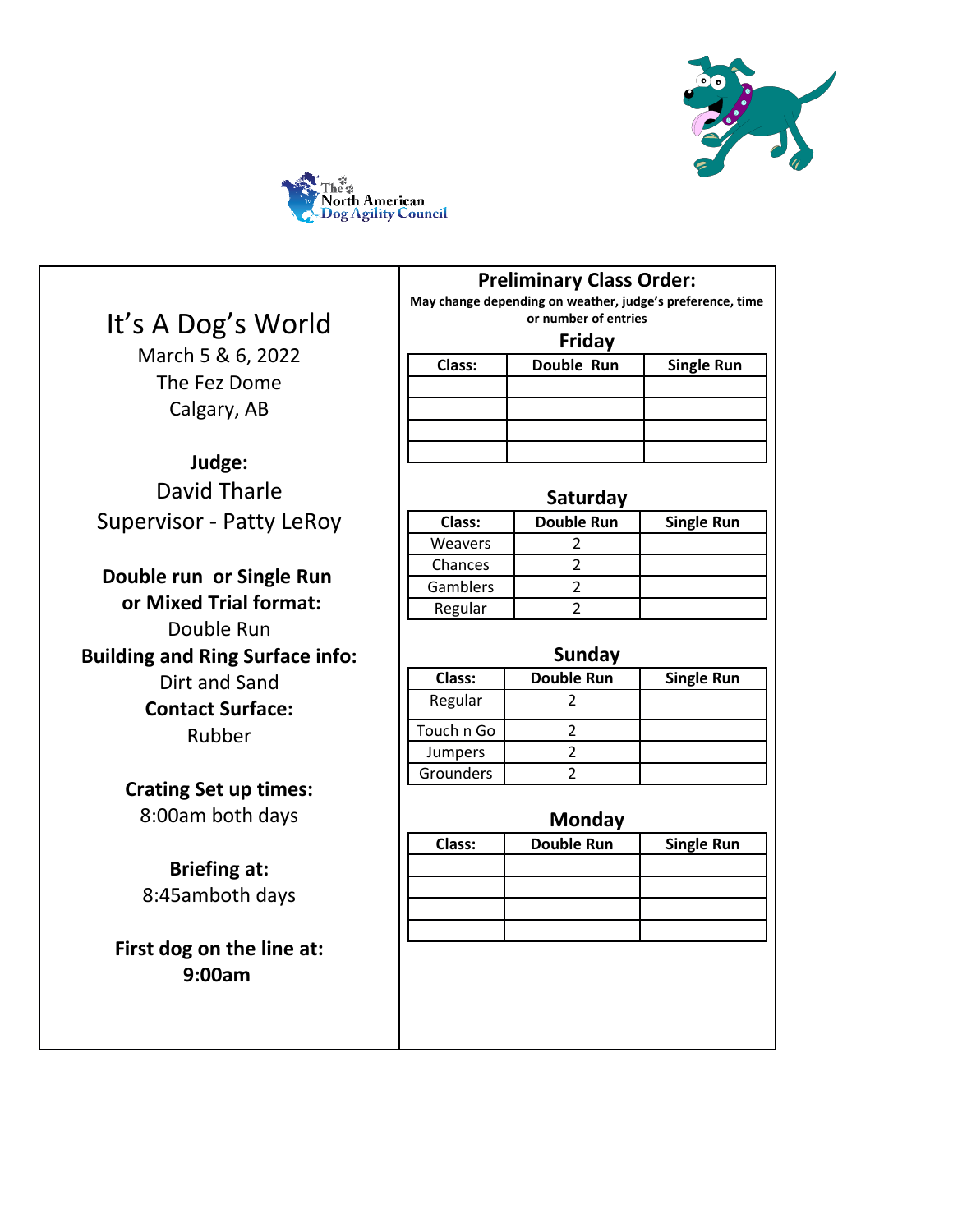**Entries Open on:** February 1, 2022 **Entries Close on:** March 1, 2022 at noon

**Crating available:**

Yes at 8:00am each day

**Entry Limits:**

500 runs per day per day

**Move ups:** allowed

**Day of show Entries:** allowed

> **Refunds:** For Bitches in heat

We are participating in the restrictions exemption program so proof of vaccination or a rapid test within 72 hours is required. Proof of vaccination may be sent with the premium or shown at check in. If you provided this information at the December trial, it has been recorded and is not required again this time. Masks must be worn inside, except when running a dog.

If any changes are made by the province prior to our trial, we will communicate this information to everyone entered in the trial

#### **Show Committee Toni Pearce**

Audrey Bloxham Judy Grattan Kelvin Gray

**Confirmations:** Will be sent by e-mail

# **Food info:** We are hoping to serve Soup for Lunch Will confirm in the confirmation In case there is a new Covid rule

## **Volunteer info:**

The trial cannot succeed without volunteers. We appreciate that everyone pitches in to help at our trials.

## **Awards and Ribbons:**

#### **Purple Q Ribbons**

Placement ribbons from  $1<sup>st</sup>$  through  $4<sup>th</sup>$  place

Title Ribbons

A NATCH picture frame for your first NATCH with It's A Dog's World A NATCH ribbon for all other Natches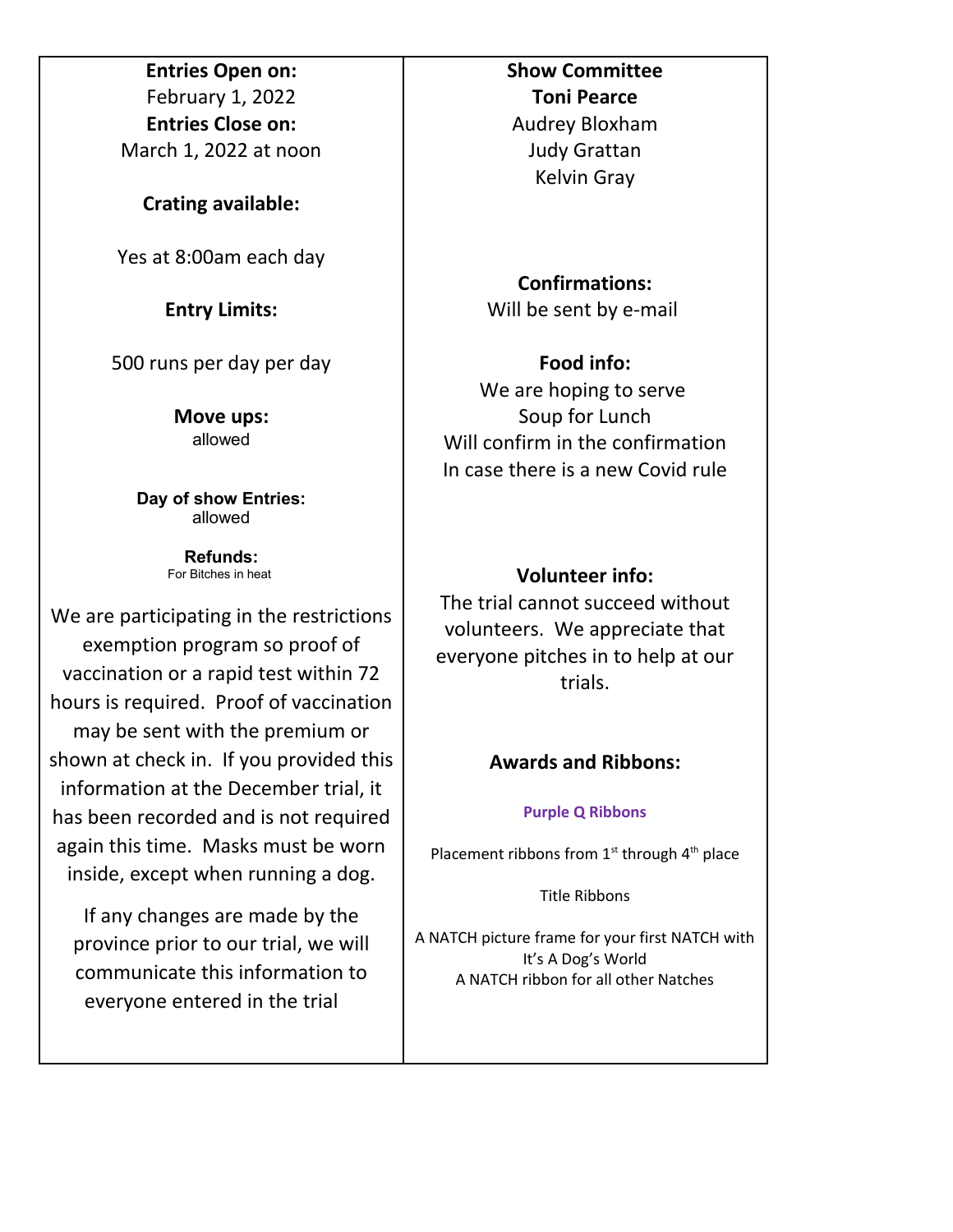## **Jump Height Info:**

MEASURING Measurement forms may be obtained at:

[https://www.nadac.com/WPsite/wp-content/uploads/2021/06/Permanent-Height-Card-form-](https://www.nadac.com/WPsite/wp-content/uploads/2021/06/Permanent-Height-Card-form-6.4.21.pdf)[6.4.21.pdf](https://www.nadac.com/WPsite/wp-content/uploads/2021/06/Permanent-Height-Card-form-6.4.21.pdf)

#### **Dogs which require measuring:**

Dogs in the Proficient Category, Novice, Open or Elite jumping 4", 8", 12" or 16"

#### **Dogs which do not need to be measured:**

Dogs jumping 16" in the Veteran or Junior Handler Division Dogs jumping 20" Dogs in the Skilled Category Dogs with a permanent height card Dogs listed on the Height Exemption List

#### **JUMP HEIGHTS**

There are four Standard Division-Proficient jump heights: 8", 12", 16", and 20". There are four Standard Division-Skilled jump heights: 4", 8", 12", and 16". There are four jump heights for the Veterans and Junior Handler divisions: 4", 8", 12", and 16". Please see the NADAC Rulebook for the full jump height table

## **Brief Summary of Rules:**

Please refer to [www.nadac.com](http://www.nadac.com/) for a full explanation of all NADAC rules and up to date information.

- Please note that NADAC trials should provide a safe and fun environment for both exhibitors and their dogs.
- Aggressive dogs will not be tolerated and will be excused from the trial.
- The show committee has the right to refuse any entry. Anyone not currently in good standing with NADAC will not be allowed to enter this trial.
- Exhibitors, through submission of entry, acknowledge that they are knowledgeable of NADAC rules and regulations, and agree to abide by all rules in effect at the time of this trial.
- No entry fee will be refunded if the trial cannot open or be completed by reasons of riots, civil disturbances, fire, acts of God, public emergency, an act of a public enemy, or any other cause beyond the control of the organizing committee.
- Checks not honored by the bank do not constitute a valid entry fee. There will be a \$25.00 service charge for bank returned checks.
- Dog must be registered and have a valid registration number before entries will be accepted. [https://www.nadac.com/register-your-dog/](http://nadac.com/register-your-dog/) A copy of the current Exhibitors Handbook may be downloaded free from the NADAC web site: www.nadac.com
- Bitches in heat, lame, or blind dogs are ineligible for entry, as is any dog with a deformity which may cause a judge to not be able to reasonably assess the dog's ability to function and perform agility obstacles safely, and in a manner that is in the best interest, health and welfare of the dog.
- No food, clickers, or other aids or devices shall be permitted on the course or within 10 feet of the ring. Food or a small non-audible toy can be in a secure container (ziplock bag is acceptable) in your pocket during your run but it cannot be used during your run, nor can you indicate to the dog it is there. All Handlers may bring a non-audible toy into the ring for training purposes. They cannot earn a Qualifying score and must declare to the judge they are training before they commence their run. Please read the Exhibitor's Handbook for more information about toys and training in the ring.
- The sponsoring clubs will not be responsible for the loss or damage to any dog exhibited, or for the possessions of any exhibitor whether the result be accident or other cause. It is distinctly understood that every dog at this event is in the care and control of his owner or handler during the entire time the dog is on the show premises.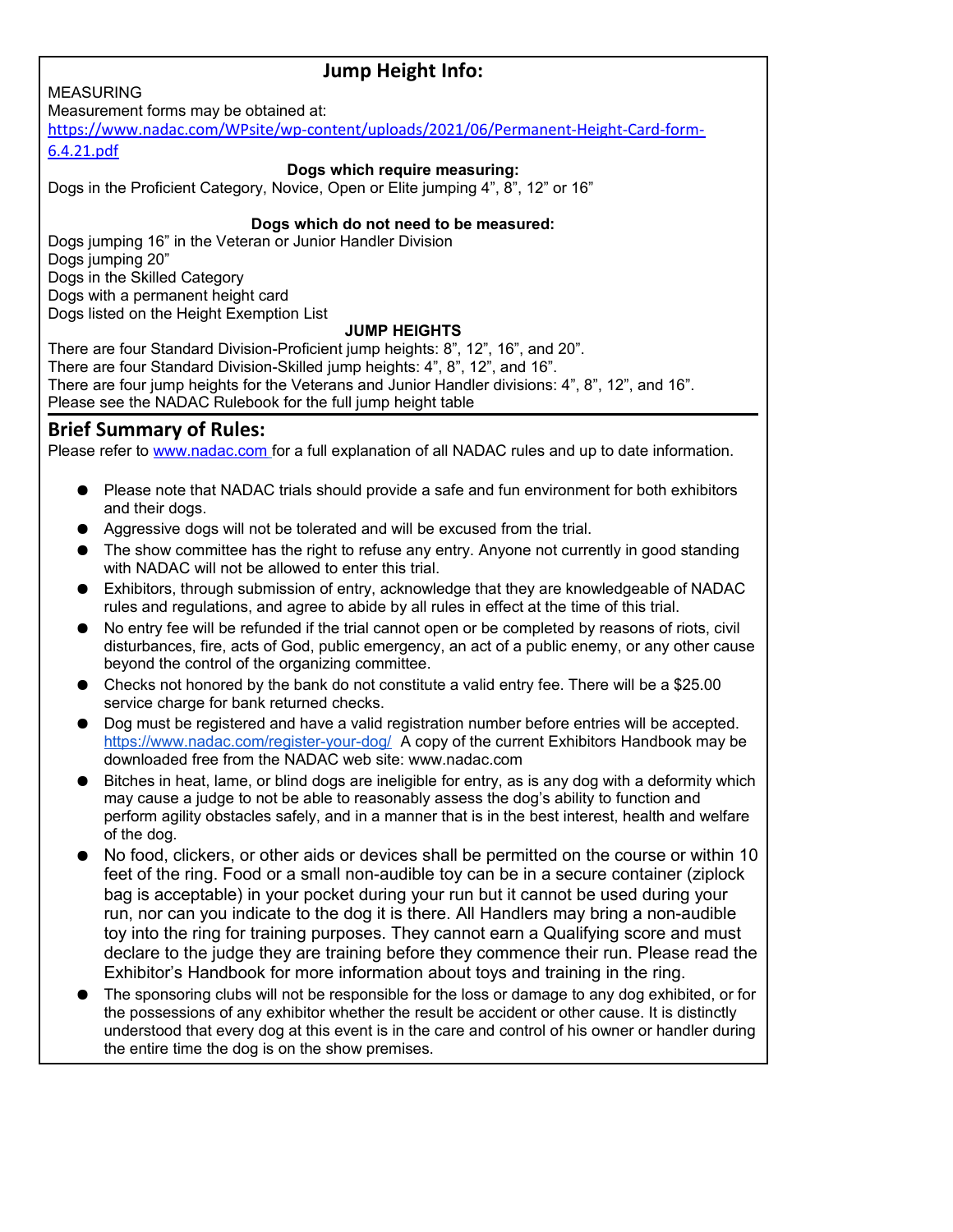#### **IADW, March 5 & 6, 2022, It's a Dog's World**

## **Make Cheques Payable to: It's A Dog's World; payment may also be sent as an e-transfer**

## **E mail entries to: Itsadogsworldaudrey@gmail.com**

| <b>Owner</b>                                                                                                   |                     |               |                                     |                          | <b>Dog</b>                |                                                                                                                                                                                                                                                                                                                                                                                                                                                                                                                     |                                    |
|----------------------------------------------------------------------------------------------------------------|---------------------|---------------|-------------------------------------|--------------------------|---------------------------|---------------------------------------------------------------------------------------------------------------------------------------------------------------------------------------------------------------------------------------------------------------------------------------------------------------------------------------------------------------------------------------------------------------------------------------------------------------------------------------------------------------------|------------------------------------|
| <b>Name</b>                                                                                                    |                     |               | <b>Call Name</b>                    |                          |                           |                                                                                                                                                                                                                                                                                                                                                                                                                                                                                                                     |                                    |
| <b>Address</b>                                                                                                 |                     |               | <b>NADAC Reg #</b>                  |                          |                           |                                                                                                                                                                                                                                                                                                                                                                                                                                                                                                                     |                                    |
| City/State/Zip                                                                                                 |                     |               | Date of Birth                       |                          |                           |                                                                                                                                                                                                                                                                                                                                                                                                                                                                                                                     |                                    |
| Phone                                                                                                          |                     |               | <b>Height at Withers</b>            |                          |                           |                                                                                                                                                                                                                                                                                                                                                                                                                                                                                                                     |                                    |
| <b>Email</b>                                                                                                   |                     |               | <b>Breed</b>                        |                          |                           |                                                                                                                                                                                                                                                                                                                                                                                                                                                                                                                     |                                    |
| Handler, If not owner                                                                                          |                     |               | <b>Emergency Contact Name/Phone</b> |                          |                           |                                                                                                                                                                                                                                                                                                                                                                                                                                                                                                                     |                                    |
|                                                                                                                |                     |               |                                     |                          |                           | PLEASE INCLUDE A COPY OF YOUR DOG'S HEIGHT CARD IF YOU DO NOT HAVE ONE ON FILE.                                                                                                                                                                                                                                                                                                                                                                                                                                     |                                    |
| <b>CATEGORY:</b>                                                                                               | <b>PROFICIENT</b> □ |               | SKILLED <b>O</b>                    |                          |                           |                                                                                                                                                                                                                                                                                                                                                                                                                                                                                                                     |                                    |
| <b>DIVISION:</b><br>STANDARD <b>II</b><br>VET DOG $\Box$                                                       |                     |               | <b>VET HANDLER</b> $\Box$           | <b>JUNIOR HANDLER OF</b> |                           |                                                                                                                                                                                                                                                                                                                                                                                                                                                                                                                     |                                    |
| I WANT MY DOG TO JUMP: $\Box$ 4                                                                                |                     |               | $\square$ 8                         | $\square$ 12             | $\square$ 16<br>$\Box$ 20 |                                                                                                                                                                                                                                                                                                                                                                                                                                                                                                                     |                                    |
| <b>Class</b>                                                                                                   |                     | Level         |                                     |                          |                           | Day                                                                                                                                                                                                                                                                                                                                                                                                                                                                                                                 |                                    |
|                                                                                                                | <b>Intro</b>        | <b>Novice</b> | Open                                | Elite                    | Friday                    | Saturday                                                                                                                                                                                                                                                                                                                                                                                                                                                                                                            | <b>Sunday</b>                      |
| <b>Weavers</b>                                                                                                 | П                   | П             | П                                   | П                        |                           | $Rd1 \Box Rd2 \Box$                                                                                                                                                                                                                                                                                                                                                                                                                                                                                                 |                                    |
| <b>Chances</b>                                                                                                 | П                   | П             | П                                   | П                        |                           | $Rd 1 \Box Rd 2 \Box$                                                                                                                                                                                                                                                                                                                                                                                                                                                                                               |                                    |
| <b>Gamblers</b>                                                                                                |                     | П             | П                                   | П                        |                           | $Rd 1 \Box Rd 2 \Box$                                                                                                                                                                                                                                                                                                                                                                                                                                                                                               |                                    |
| Regular                                                                                                        | $\Box$              | П             | П                                   | $\Box$                   |                           | $Rd 1 \Box Rd 2 \Box$                                                                                                                                                                                                                                                                                                                                                                                                                                                                                               | $Rd1 \Box Rd2 \Box$                |
| Touch n Go                                                                                                     | $\Box$              | П             | П                                   | П                        |                           |                                                                                                                                                                                                                                                                                                                                                                                                                                                                                                                     | $Rd1 \Box Rd2 \Box$                |
| <b>Jumpers</b>                                                                                                 | $\Box$              | П             | П                                   | П                        |                           |                                                                                                                                                                                                                                                                                                                                                                                                                                                                                                                     | $Rd1 \Box Rd2 \Box$                |
| <b>Grounders</b>                                                                                               | П                   | П             | П                                   | П                        |                           |                                                                                                                                                                                                                                                                                                                                                                                                                                                                                                                     | $Rd1 \Box Rd2 \Box$                |
| premium                                                                                                        |                     |               |                                     |                          |                           | In consideration of the acceptance of this entry, I/we certify that I/we have knowledge of, and are familiar with, and agree to abide by, the Rules<br>and Regulations of NADAC in effect at the time of this trial, and by any additional rules and regulations as approved by NADAC for this trial. I/we<br>certify that the dog entered is not a hazard to persons or other dogs. I/we further agree to be bound by the "Agreement" printed on page 5 of this<br><b>Number of Total Runs Entered (all dogs):</b> |                                    |
|                                                                                                                |                     |               |                                     |                          | $\Box$ 1-10 Runs =        | \$12 each                                                                                                                                                                                                                                                                                                                                                                                                                                                                                                           | $\#$ and $\#$<br>= _____________   |
|                                                                                                                |                     |               |                                     |                          |                           | $\Box$ 11 or more runs =                                                                                                                                                                                                                                                                                                                                                                                                                                                                                            | $$11$ each                         |
|                                                                                                                |                     |               |                                     |                          |                           | $\Box$ Junior Handler =                                                                                                                                                                                                                                                                                                                                                                                                                                                                                             | \$5 each<br>material contracts and |
|                                                                                                                |                     |               |                                     |                          |                           | Day of Show (after closing) \$13 each                                                                                                                                                                                                                                                                                                                                                                                                                                                                               | = 2000 <u>- 200</u>                |
|                                                                                                                |                     |               |                                     |                          |                           |                                                                                                                                                                                                                                                                                                                                                                                                                                                                                                                     | TOTAL =                            |
| Owner/Exhibitor: with a state of the state of the state of the state of the state of the state of the state of |                     |               |                                     |                          | Date                      |                                                                                                                                                                                                                                                                                                                                                                                                                                                                                                                     | <b>Parent or</b>                   |

**Legal Guardian of Junior Handler\_\_\_\_\_\_\_\_\_\_\_\_\_\_\_\_\_\_\_\_\_\_\_\_\_\_\_\_\_\_\_\_\_\_\_\_\_\_\_\_\_\_**